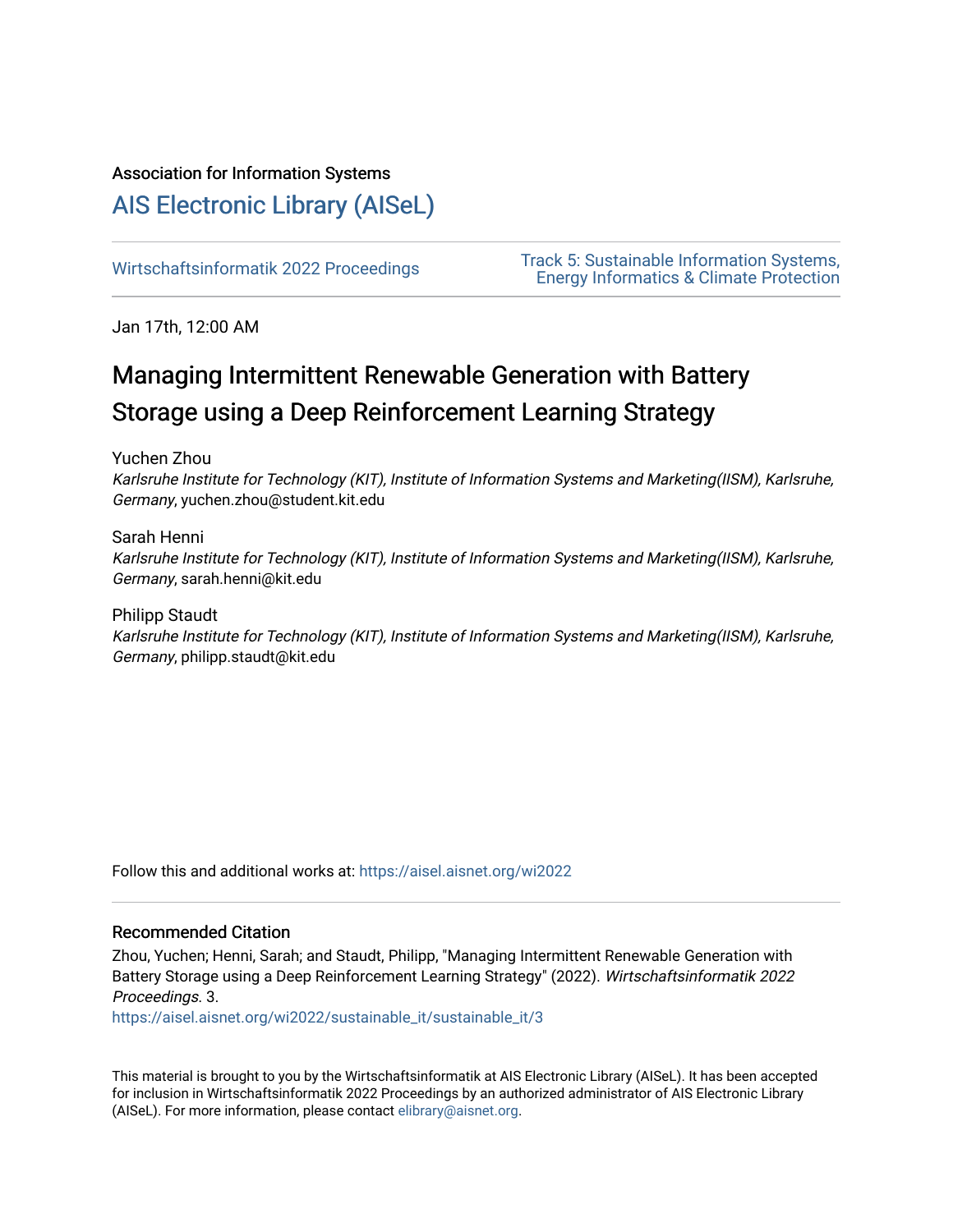# **Managing Intermittent Renewable Generation with Battery Storage using a Deep Reinforcement Learning Strategy**

Yuchen Zhou<sup>1</sup>, Sarah Henni<sup>1</sup>, Philipp Staudt<sup>1</sup>

<sup>1</sup> Karlsruhe Institute for Technology (KIT), Institute of Information Systems and Marketing, Karlsruhe, Germany udwyg@student.kit.edu, {sarah.henni,philipp.staudt}@kit.edu

**Abstract.** Most of Germany's existing wind and solar plants have been losing their subsidies after 20 years of operation since 2020. Without support schemes, the challenges for the renewable operators are the intermittent generation and the fluctuating power prices. Consequently, lower-than-expected revenues and high revenue variability make it more difficult for the renewable operators to be active on power markets. Therefore, the renewable operators have to be profit effective as well as cope with the high variability of their revenue. This paper proposes a deep reinforcement learning (DRL) based model to adjust the renewable operators' short-term energy supply using a battery storage strategy. The simulative empirical evaluation shows that the renewable operators can be profitable on the market and improve their revenue stability using the proposed DRL based battery storage strategy.

**Keywords:** deep reinforcement learning, battery storage system, renewable generation, maximizing profit, revenue variability

# **1 Introduction**

As sustainable and environmentally friendly sources of electricity, renewable energy generators have the potential to replace power generation from conventional power plants using fossil fuels. In Germany, a significant growth of wind and solar power plant installation has been observed, supported by fixed feed-in tariffs guaranteed for 20 years. Nonetheless, with the reform of the Renewable Energy Act taking effect in 2017, it was made compulsory for large facilities to enter into the so-called "direct marketing": operators must sell their power directly on the wholesale electricity market without the guaranteed fixed price [1]. Furthermore, most of Germany's existing wind and solar stations are losing their subsidies successively after 20 years of operation [2].

Renewable operators without support schemes are directly exposed to market risks. Unlike conventional energy sources, wind and solar power fluctuate with the weather and are non-dispatchable. Consequently, revenues of renewable operators can vary considerably [3]. On the wholesale power market, power prices change relatively

<sup>17</sup>th International Conference on Wirtschaftsinformatik, February 2022, Nürnberg, Germany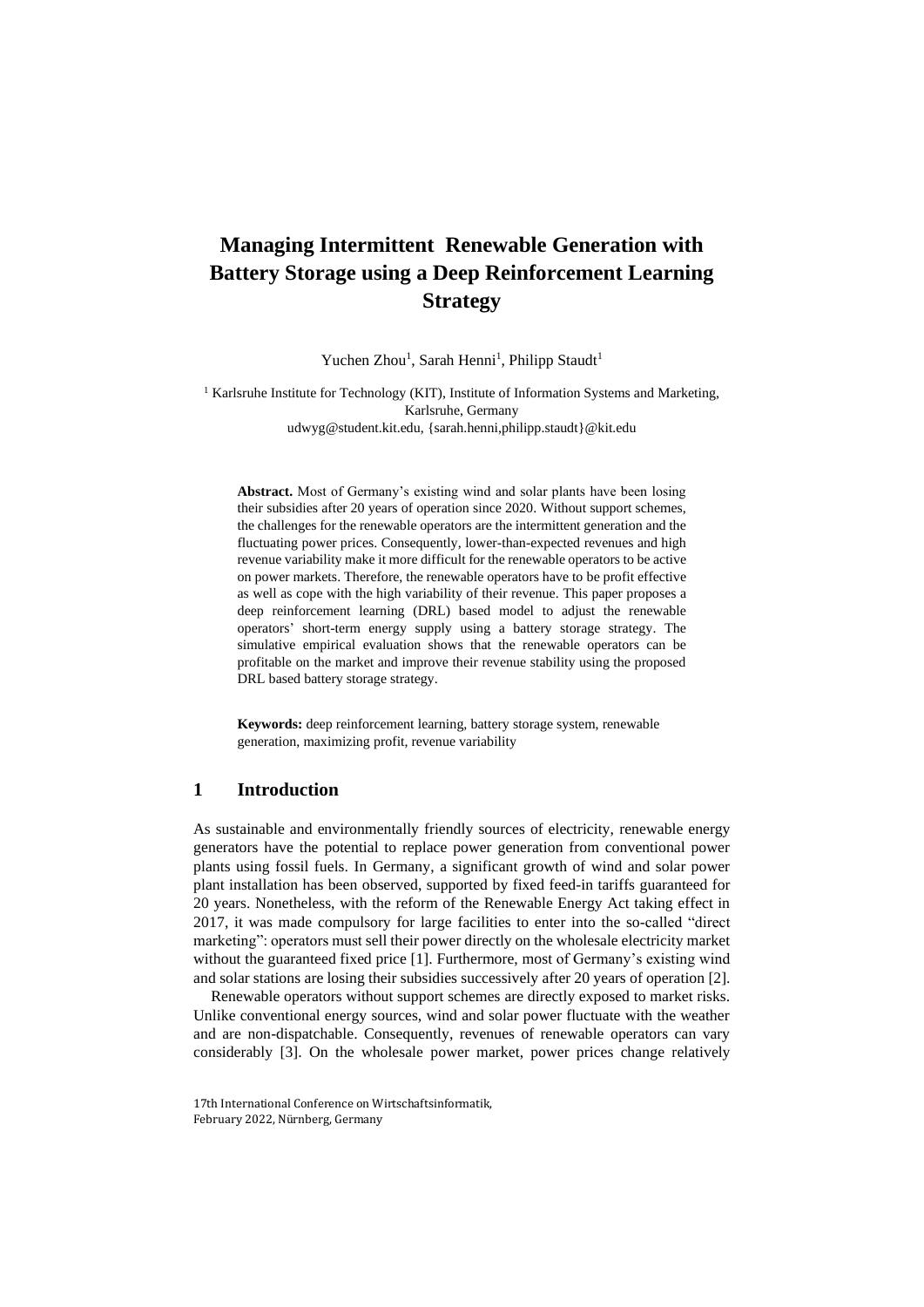quickly throughout the day due to the fluctuating demand and supply patterns and the lack of storage possibilities [4]. Meanwhile, the increasing penetration of renewable generation (RG) pushes more expensive conventional generation down the merit order, and even decreases the price [5]. Very low and even negative wholesale prices can result in lower-than-expected revenues, and the high revenue variability makes it more difficult for renewable operators to be active on long-term forward power markets [6]. Thus, the renewable operators must generate strategies to be profitable on power markets and to dampen the revenue variability.

Battery storage systems(BSSs) provide means to make RG dispatchable and become an enabling technology for RG regarding various services in the power system [7]. By charging the battery at lower prices and discharging it at higher prices, the renewable operators can shift their energy sales from times when demand is low and supply is high to times with better revenue opportunities. Hence, they can increase their profit or avoid large variability in revenues. Recent research has proposed deep reinforcement learning (DRL) based solutions to allow for more short-term flexibility in the market through investor-owned BSS for energy arbitrage (EA) [8–10]. EA in this context means buying electricity at lower prices and selling it later at higher prices. In literature, it has become common to refer to this as arbitrage. However, an important characteristic of arbitrage is that no risk is associated which is not the case for these strategies, since it is uncertain whether the price spreads at the spot market will be sufficient to cover storage cycling costs. We therefore choose to name it energy arbitrage. As an effective data mining technology, DRL algorithms can fully explore and utilize the fluctuation patterns in the historical datasets to generate optimized strategy [8]. However, the joint operation of the renewable generators and BSS causes huge initial investment costs due to the high battery prices. As is indicated in [11], a dynamic sizing of the storage capacity might be more profitable if the storage operator is modeled as an independent market entity and offers storage service to the renewable operator. Additionally, most researchers only consider maximizing the profit of the system owner. Only few researchers have addressed the problem of revenue variability reduction. In line with the requirements, our paper therefore addresses the following research question:

*"How can a DRL model be applied to maximize the profit as well as reduce the variability of a renewable operator's revenue using a BSS service in the context of intermittent renewable generation?"*

We perform a case study under real market prices by simulating a solar park and a wind farm that use a BSS service agent to increase profits and counteract revenue variability.

# **2 Related Works**

To schedule short-term energy supply with BSS, conventional programming methods mainly include mixed integer linear programming (MILP), and dynamic programming (DP) [12, 13]. In [12], the authors propose a storage bidding strategy that includes price and quantity bids based on stochastic price forecasts using a probability density function. The optimization problem is reformulated into a MILP and solved using a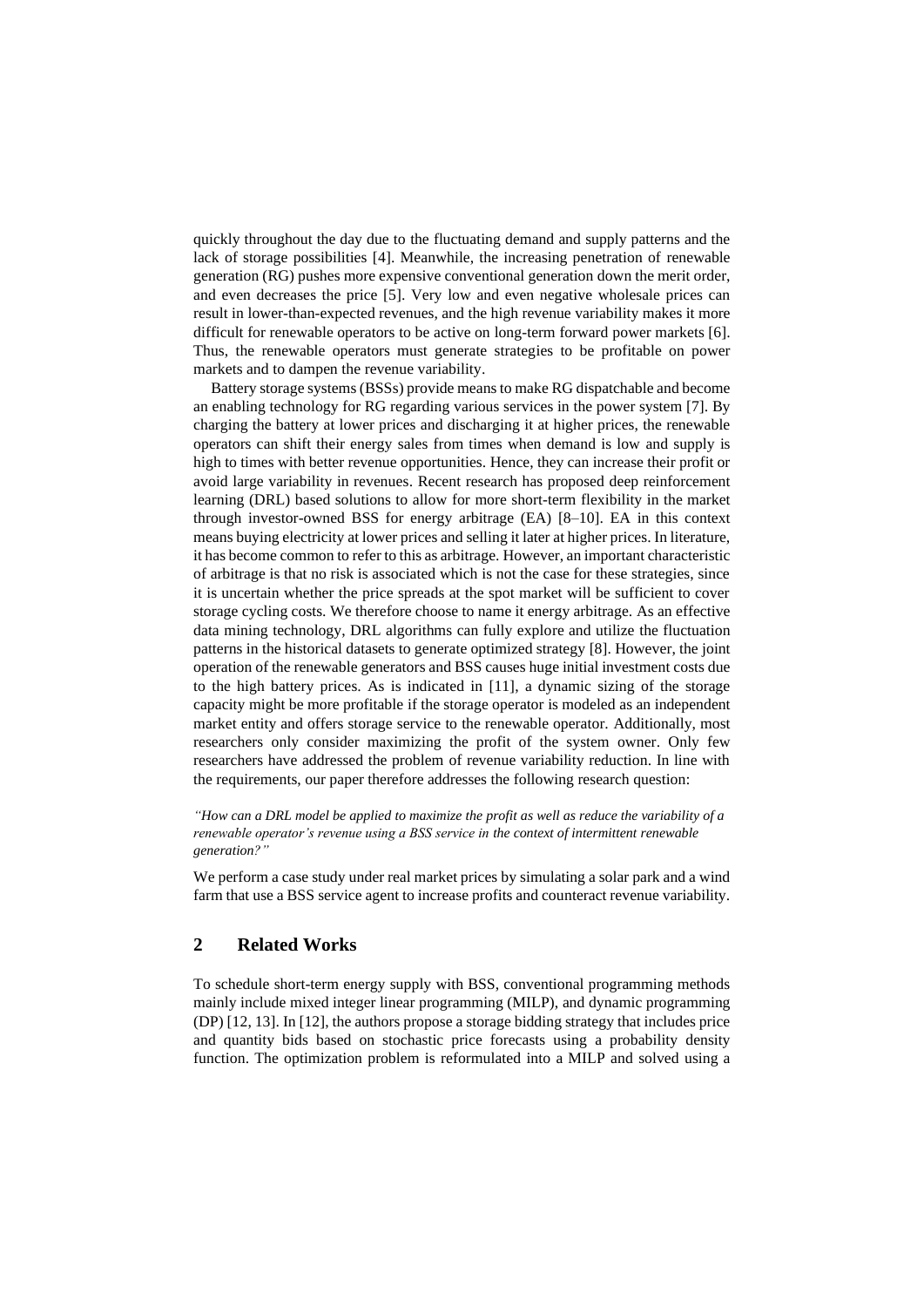standard LP solver. In [13], a control algorithm based on DP using weather and consumption predictions is proposed for a renewable energy system coupled with an energy storage system, to limit the grid power ramp-rate and to optimize energy trading for the system owner. However, these methods often have large computational costs and rely on very accurate forecasts which are not available for power markets [14]. Moreover, the potentially high dimensionality of the state space makes these methods unsuitable for applications in power system [15].

Considering the random nature of RG and market prices, as well as the time-coupled feature of the battery state of charge (SoC), this problem can be modelled and solved through DRL [10]. By providing the observation of the environment as input for an artificial neural network (ANN), DRL can solve many real-world problems with continuous and high-dimensional data [14]. Recently, many papers studied the application of DRL in energy supply scheduling with BSS, which shows promising results [8-10]. In [8], a data-driven controller using DRL is proposed to increase a wind power producer's revenue given uncertain wind power generation and electricity prices. The simulation results of the case study conducted on a wind farm show that the uncertainties can be effectively handled and high revenues for the power producer can be ensured. In [9], the authors propose a DRL based method to optimize the control policy for battery charging and discharging with the purpose of maximizing the profit considering an accurate battery degradation model. The empirical results based on the historical U.K. wholesale market prices show the effectiveness and the economic advantage compared to a model based on MILP. In [10], a DRL based agent is proposed for investor-owned PV-BSS to maximize the profit by providing stacked services in power systems. The proposed method is tested using real market data.

It is worth mentioning that different measures are used to control the violation of battery charging and discharging constraints in these studies. In [9], actions of the agent are discretized as relative values regarding the maximum charging and discharging power of the current battery capacity, whereas in [10] they are continuous coefficients regarding the energy management unit. The authors also propose a safety control algorithm in [10] to ensure that the operating constraints of the battery are strictly satisfied by always regulating invalid charging and discharging values into the safety range. In [8], actions are concrete amounts, and the penalty fee is calculated in the reward function for violation of constraints. Using absolute values lacks flexibility in practice and applicability in systems with intermittent RG. The accompanying control algorithm is more suitable for stacked services in [10] but could be complex for renewable operators in our case. Therefore, we make an adaptive design by using discrete relative values for the action space and by considering a penalty term in the reward function for violation of the charging and discharging constraints.

# **3 Methodology**

In this section, we first describe the background of reinforcement learning (RL) and deep Q-network (DQN), then present the framework of the proposed DRL based model, and finally introduce the measure we use to estimate the revenue variability.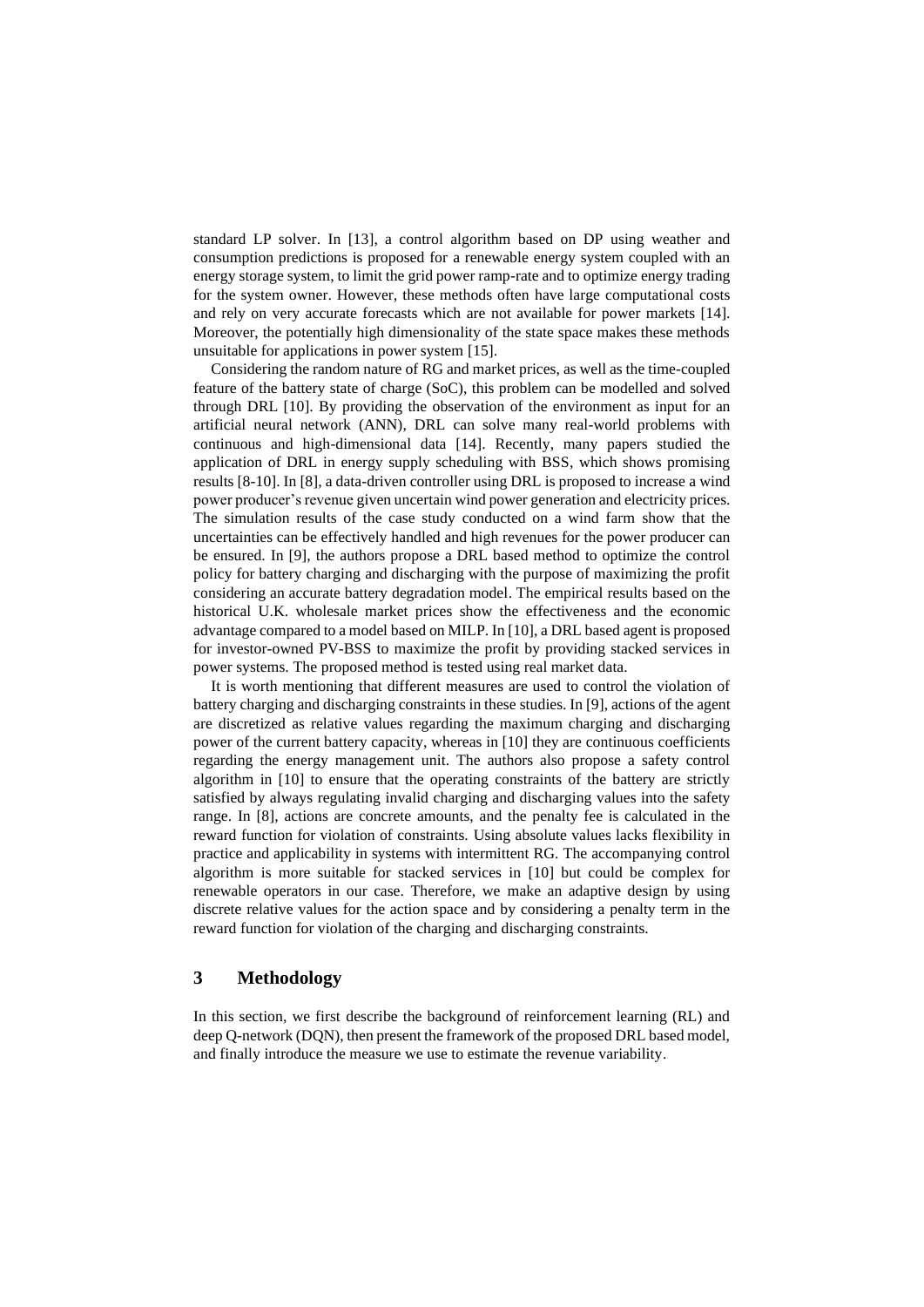#### **3.1 RL background and DQN**

RL is framing of problems in which an agent learns its optimal behavior in regard to a given objective through numerous trial-and-error interactions with a dynamic environment. Generally, RL problems are described as Markov decision process (MDP), which is modelled as a four-tuple  $\lt S$ , A,  $p_a$ ,  $r_a > [17]$ , where:

- $S$  is a set of states, which contains agent's observation from the environment,
- $\bullet$  A is a set of actions the agent can take,
- $p_a(s, s') = p_r(s_{t+1} = s'|s_t = s, a_t = a)$  is the probability that action a in state s at time t will lead to state  $s'$  at time  $t + 1$ ,
- $r_a(s, s')$  is the immediate reward passed from the environment to the agent by taking action  $a$  and changing the state  $s$  to state  $s'$ .

An RL agent interacts with its environment in a sequence of discrete time steps. At each time step t, the agent observes the current state,  $s_t \in S$ , and on that basis chooses an action,  $a_t \in A(s)$ , that it communicates to the environment. One step later, the agent receives a numerical reward,  $r_{t+1} \in R$ , which implies how good or bad that action was. The environment then changes to a new state,  $S_{t+1}$ . This process continues to a finite time step  $T$  and thus causes a sequence of experiences of the whole episode. The goal of the agent is to maximize the cumulative discounted reward  $G = \sum_{k=0}^{\infty} \gamma^k r_{t+k+1}$ , where  $\gamma \in [0,1]$  is the discount rate to trade off the immediate and long-run rewards.

As a classic RL algorithm, Q-Learning was developed in 1989 [18]. As suggested by its name, the agent updates the action-value function  $Q(s, a)$  recursively:

$$
Q(s_t, a_t) \leftarrow Q(s_t, a_t) + \alpha \left[ r_t + \gamma \max_a Q(s_{t+1}, a) - Q(s_t, a_t) \right] \tag{1}
$$

where  $\alpha \in [0,1]$  is the learning rate. The updating continues until  $Q(s, a)$  converges to the optimal value  $Q^*(s, a)$ . Thereby a lookup table of the Q-values for each state-action pair is defined, and the agent chooses the action based on the Q-values at each time step of a given state.

Although the standard Q-Learning guarantees convergence, it suffers severely from the so-called curse of dimensionality. To overcome the limitation of tabular Q-Learning, the DQN algorithm was developed [19]. As a combination of deep learning and RL, DQN uses an ANN to approximate the Q-value, which takes the continuous state as input and generates the Q-value for each discrete action. The agent interacts with the environment by choosing the action based on the output of the ANN and stores the past experiences in a large memory. To train the ANN, samples of a fixed size are chosen randomly in each iteration to perform the update of  $\theta_i$  at iteration *i* by minimizing the following loss function between the predicted Q-value and the target:

$$
L_i(\theta_i) = \mathbb{E}_{(s,a,r,s)} \left[ (r + \gamma \max_{a'} Q(s', a'; \theta_i^-) - Q(s, a; \theta_i))^2 \right]
$$
 (2)

where  $\theta_i^-$  are the target network parameters that are only updated every C steps.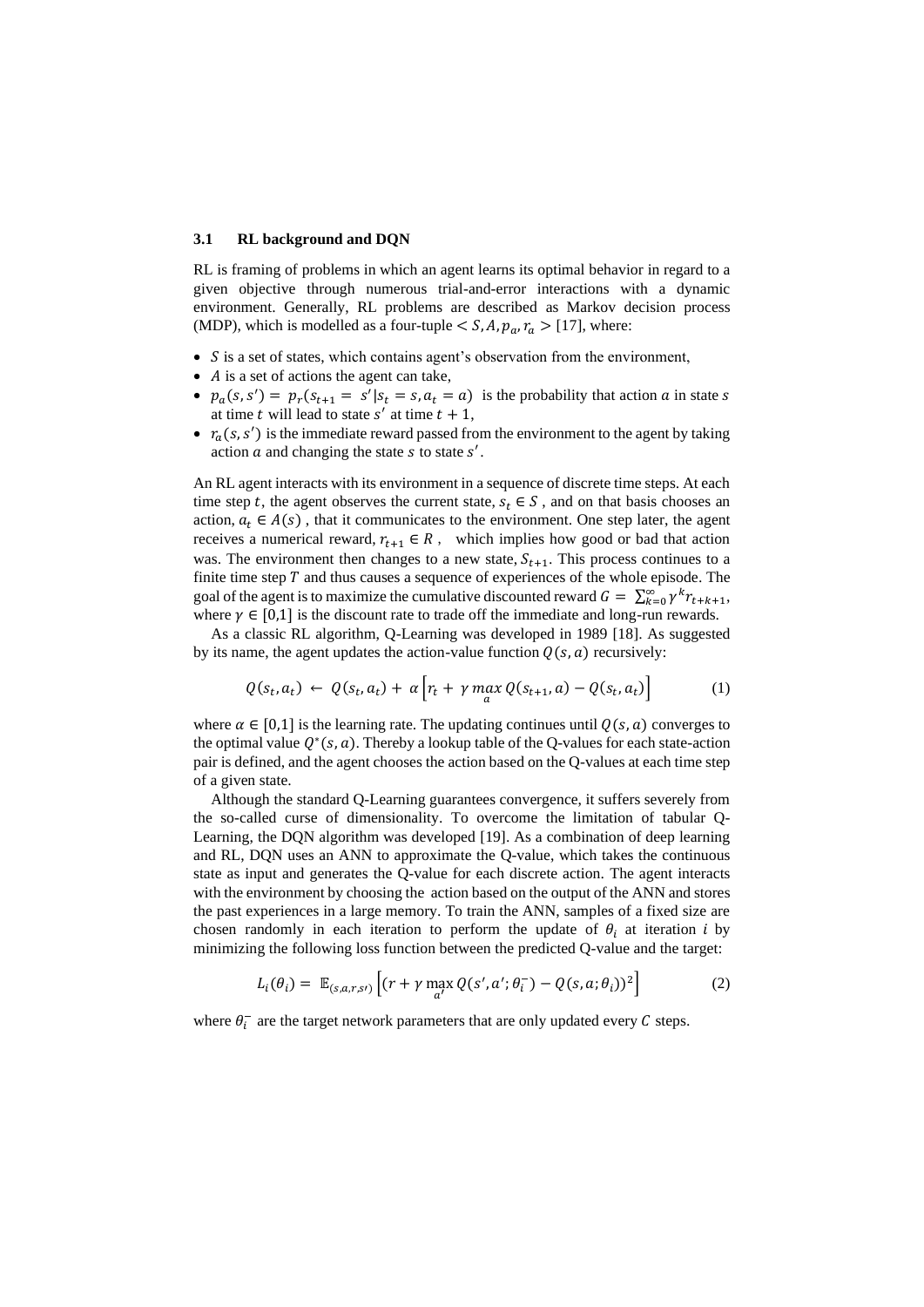#### **3.2 Framework of the Proposed Model**

In this section, we detail the proposed DRL based model, the overall framework of which is presented in Figure 1. The key elements of the model are illustrated in the following:



Figure 1. Overall Framework of the Proposed DRL based Model

**Agent.** The agent learns the optimized policy and decides charging or discharging actions to adjust the energy supply on the market. It uses an ANN taking the state as input to output the Q-values of each state-action pair. The reward from the environment is used to approximate the target Q-value for training the parameters of the ANN.

**Environment.** The environment is made up of (1) the generation system and the forecasting system of the renewable operator, which provide the forecasts of RG and market prices, (2) the BSS service provider, a separate market entity which charges the renewable operator for the battery charging and discharging and updates the real-time battery SoC, and (3) the wholesale market, which determines the actual power prices.

**State Space.** The state at time step t is defined as  $s_t = (g^{fore}(t), p^{fore}(t), SoC(t -$ 1)), where  $g^{fore}$ ,  $p^{fore}$  are forecasted RG and price, and  $Soc(t-1) \in [0,1]$  is the SoC at the end of  $t - 1$ . In the actual operation, the SoC must satisfy the capacity constraint  $\text{SoC}_{\text{min}} \leq \text{SoC}(t) \leq \text{SoC}_{\text{max}}$  to ensure that the stored energy in the battery is always within the permitted range. The agent has no impact on  $g^{fore}$  and  $p^{fore}$ , and is supposed to learn the fluctuation patterns as well as the implicit interrelationship between them if they exist. The  $SoC$  is explicitly changeable by the agent.

**Action Space.** To deal with the intermittent nature of RG, the action is discretized as  $a_t \in \{-1, -0.8, -0.6, -0.4, -0.2, 0, 0.2, 0.4, 0.6, 0.8, 1\}$ . It specifies the percentage of the maximal allowable charging power  $c_{max}(t) = \min\left(g^{fore}(t)\eta^{ch}, e^{up}(t)\right)$ , if  $a_t$  <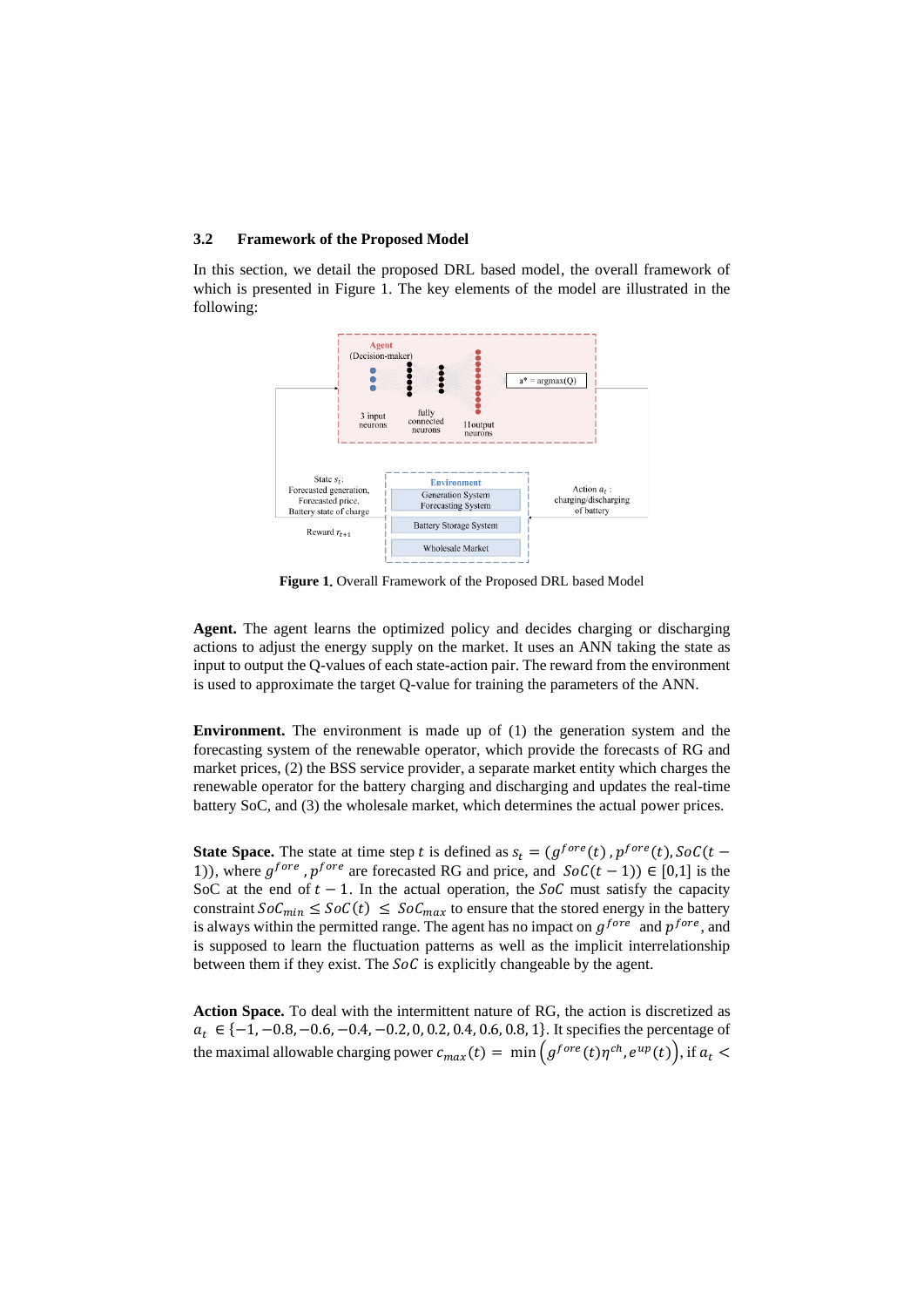0, or the percentage of the maximal allowable discharging power  $d_{max}(t) = e^{dn}(t)$ , if  $a_t > 0$ .  $a_t = 0$  means neither charge nor discharge.  $e^{up}(t) = (SoC_{max} - SoC(t -$ 1))  $\cdot U$  and  $e^{dn}(t) = (SoC(t-1) - SoC_{min}) \cdot U$  specify the available upward and downward energy to reach the maximal or the minimal energy level of the battery, where U is the nominal battery energy capacity and  $\eta^{ch}$  is the charging efficiency. Additionally, the actual charging and discharging power is also restricted by the maximal charging and discharging rate  $R^{ch}/R^{dis}$ . Therefore, the actual charging power into the battery  $e^{in}(t)$  and the discharging power from the battery  $e^{out}(t)$  are defined by  $e^{in}(t) = \min(R^{ch}, |a_t| * c_{max}(t))$ , if  $a_t < 0$ , and  $e^{out}(t) = \min(R^{dis}, a_t * R_t)$  $d_{max}(t)$ , if  $a_t > 0$ . Note that at least one of the variables  $e^{in}(t)$  and  $e^{out}(t)$  is 0 at any time  $t$  regarding the choice of  $a_t$  to ensure that the battery will not be charged and discharged at the same time. Specifically, if the forecasted generation  $g^{fore}(t)$  is 0.8 MWh, the available upward energy of the battery  $e^{up}(t)$  is 2 MWh, and the agent chooses action -0.2, then the actual charging power into the battery is  $e^{in}(t)$  =  $min(R^{ch}, 0.2 * min(0.8 \cdot \eta^{ch}, 2))$  MWh. Thereby, the energy supply on the market  $e^{supply}(t)$  is adjusted by (3).

$$
e^{supply}(t) = g^{fore}(t) - e^{in}(t)/\eta^{ch} + e^{out}(t)\eta^{dis}
$$
\n(3)

where  $\eta^{dis}$  is the discharging efficiency, and the transition of the SoC is defined by (4).

$$
SoC(t) = SoC(t-1) + \frac{-e^{in(t)/\eta^{ch} + e^{out}(t)\eta^{dis}}}{U}
$$
\n
$$
(4)
$$

The proposed action space ensures that the charging and discharging power is always within the permitted range. Compared to methods using external controlling systems and models which artificially exclude invalid actions before the decision making, the proposed agent is more self-ruling and learns the policy more autonomously.

**Reward.** Based on the objective of maximizing the profit as well as reducing the variability of a renewable operator's revenue by adjusting the energy supply at times when there is inverse correlation between generation and prices, we define the immediate reward  $r_t$  as (5).

$$
r_t = p^{act}(t) \cdot e^{\delta}(t) - C_{battery} \cdot |e^{\delta}(t)| - P(t)
$$
 (5)

where  $p^{act}(t)$  is the actual power price given by the market,  $e^{\delta}(t) = - e^{in}(t)/\eta^{ch} +$  $e^{out}(t)\eta^{dis}$  defines the difference of  $e^{supply}(t) - g^{fore}(t)$ ,  $C_{battery}$  is the service cost for charging and discharging the battery with 1 MWh energy, and  $P(t)$  is the penalty for invalid charging or discharging actions.

The renewable operator's revenue of selling RG on the market without optimization is  $p^{act}(t) \cdot g^{fore}(t)$ , while the optimized revenue using the DQN strategy is  $p^{act}(t) \cdot e^{supply}(t)$ . We use  $p^{act}(t) \cdot e^{\delta}(t)$  instead of  $p^{act}(t) \cdot e^{supply}(t)$  to calculate the profits or losses arising from the charging or discharging actions, since the former doesn't contain  $g^{fore}(t)$ . Using the fluctuating generation in the reward function can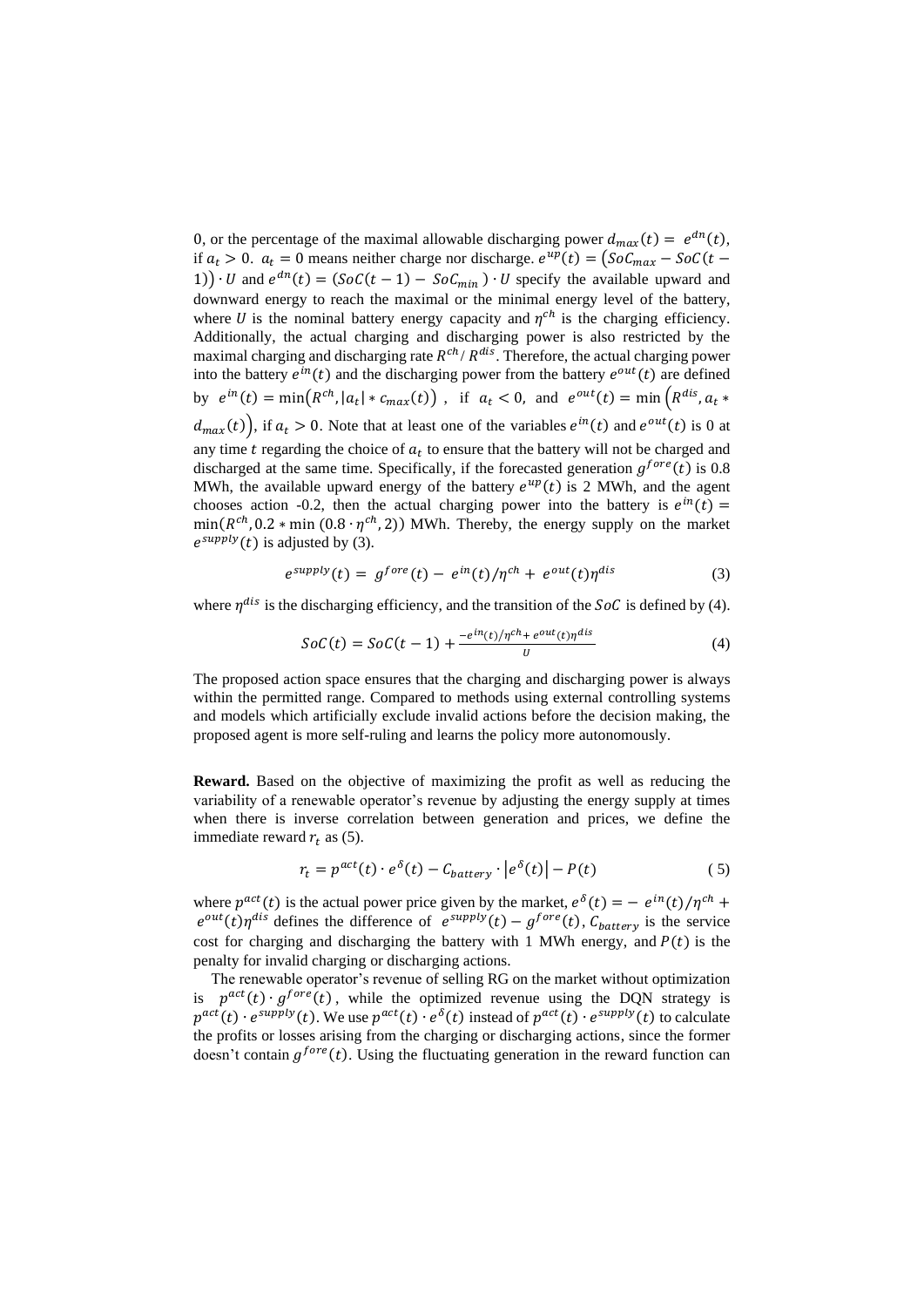result in high reward variability and thus have negative influence on the learning performance.  $C_{battery} \cdot |e^{\delta}(t)|$  defines the service cost for charging or discharging the battery with  $|e^{\delta}(t)|$ . In contrast to the papers that only consider the revenue in the reward function, we define the penalty in this paper by (6).

$$
P(t) = PF \cdot (pen^{ch}(t) \parallel pen^{dis}(t))
$$
\n(6)

where  $PF$  is the penalty factor, which determines the size of the penalty term, and its appropriate value depends on the relative size of the revenue. If  $PF$  is set too low, the penalty doesn't have sufficient effect on the learning behavior; if too high, the penalty will prevent accurate learning from the monetary reward. *pen*  $<sup>ch</sup>(t)$  and *pen*  $<sup>dis</sup>(t)$  are</sup></sup> boolean variables in (7) and (8).

$$
pen^{ch}(t) = \begin{cases} 1, & if \ a_t < 0 \ and \ g^{fore}(t) = 0 \ or \ e^{up}(t) = 0\\ 0, & otherwise \end{cases} \tag{7}
$$

$$
pen\,dis(t) = \begin{cases} 1, if \, a_t > 0 \text{ and } e^{dn}(t) = 0\\ 0, otherwise \end{cases} \tag{8}
$$

The reward serves as a numerical signal for the agent to learn the optimal strategy. However, the agent cannot get effective feedback regarding the chosen action by only considering revenue as the reward. In other words, the reward would be zero if the agent decided to charge at times when there is no RG or no storage space in the battery, or to discharge at times when there is no stored energy in the battery, which significantly affects the learning performance. Therefore, we design the penalty to give the agent an explicit negative reward signal at times when the agent chooses invalid actions.

#### **3.3 Evaluation Measure of Revenue Variability**

The Value at Risk (VaR) and the Conditional Value at Risk (CVaR) are measures to evaluate the potential loss of investment portfolios [16]. For a given confidence level  $\beta$ , and the probability distribution function of losses over a certain time horizon  $F(x)$ , the  $\beta - VaR = F_x^{-1}(1 - \beta)$  defines the lowest value of the  $\beta$  largest losses, whereas the  $\beta - CVaR = \int_{-\infty}^{VaR} F_x^{-1}(1-\beta)dx$  defines the conditional expectation of losses beyond  $\beta$ . In other words, the CVaR is the average value of the  $\beta$  largest losses and is therefore higher but more robust than the VaR, which only represents a single value. In this paper, we use the CVaR as a measure for estimating the revenue variability rather than simply using the variance, since it only measures the negative deviations from the mean revenue rather than also punishing the positive deviations.

# **4 Case Study**

The performance of the proposed DRL based model is validated by simulating a virtual solar park with a 1 MW installed capacity using empirical market prices. To compare the results of different generation technologies, a virtual wind farm with a 1 MW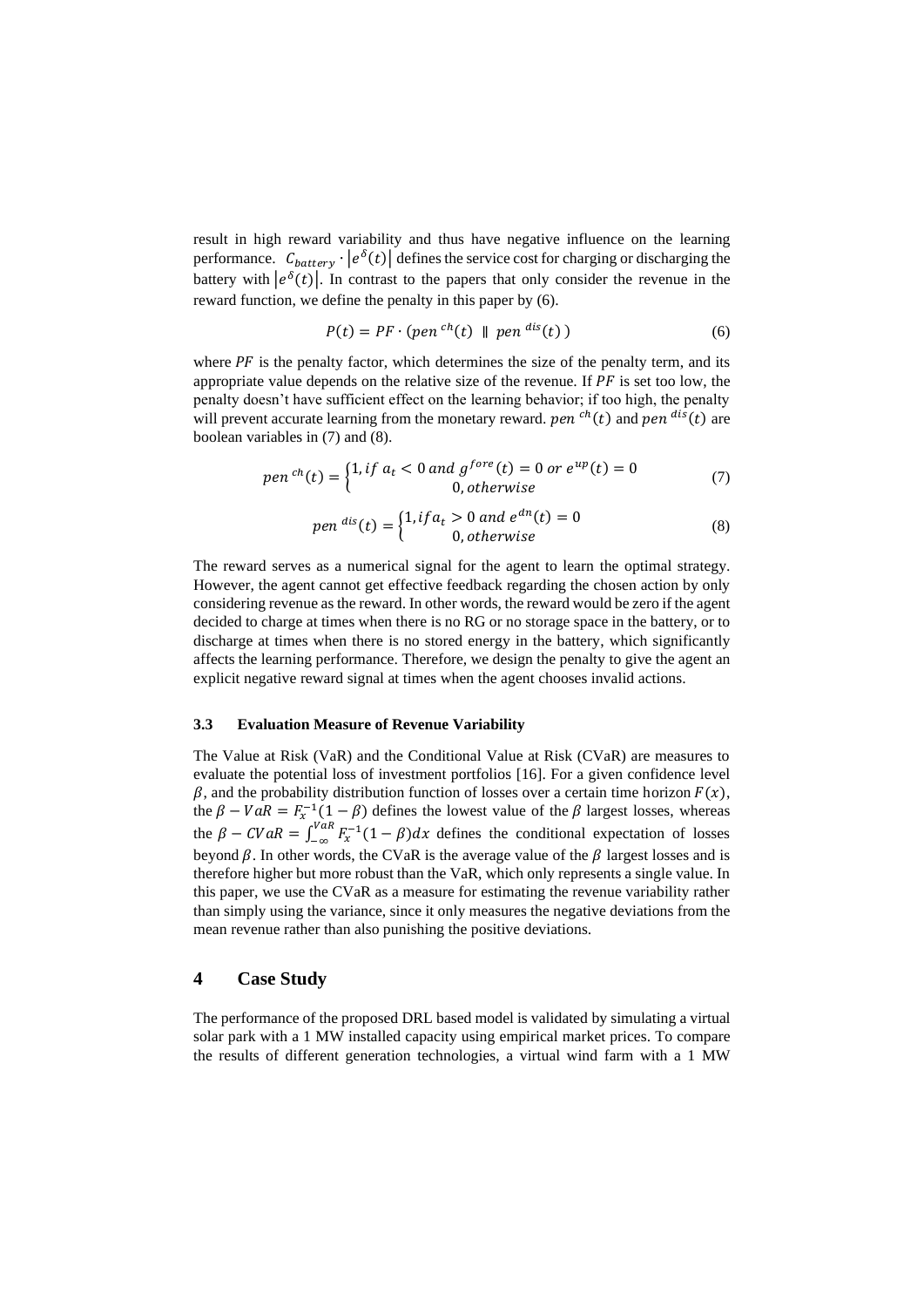installed capacity is simulated. We assume that the BSS is provided as a service, which is not exclusively used for the described use case but can be accessed temporarily by the solar park and the wind farm operator.

#### **4.1 Data and Model Implementation**

We use the hourly price from the German day-ahead wholesale electricity market as actual price [20] and generate price forecasts by adding Gaussian noise to the actual value. For the predicted generation, we use the data generated from [21-23]. We use data from 2018 and 2019 for the training and testing procedure, respectively. We use a BSS with 3 MWh nominal energy capacity. Table 1 shows other technical parameters of the battery.

**Table 1.** Technical parameters of the battery

| Parameter        | /alue | Parameter    | Value |  |
|------------------|-------|--------------|-------|--|
| $SoC_{max}$      | 9.9   | $SoC_{min}$  | 0.1   |  |
| $R^{ch}/R^{dis}$ | ).45  | $n$ ch Indis | 0.9   |  |

The proposed DRL model is developed using Keras-RL. Table 2 details the training parameters including the deep neural network model architecture. In this paper,  $C_{batterv}$  is set to 10 €/MWh. In other words, the cyclic cost for charging and discharging the battery with 1 MWh is 20  $\epsilon$ . We discuss this in section 5. For the value of PF, we tested 0, 30, and 50 based on our exemplary case. With  $PF = 0$ , the agent failed to learn how to avoid invalid actions, and with  $PF = 50$ , the agent only gets slight revenue as he acts too conservatively to avoid invalid actions. We finally set PF to be 30, thus the penalty has sufficient effect on the learning behavior and the agent can achieve higher revenue.

Item Value Parameter Value No. of hidden layers 2  $\alpha$  0.005 No. of nodes in each layer  $32 \gamma$   $\gamma$  0.99 Activation function ReLU  $C = 500$ Optimizer Adam T 168  $\varepsilon$ \_min 0.2

**Table 2.** Summary of DRL model parameters

#### <span id="page-8-0"></span>**4.2 Model Performance**

During the training procedure, we generate 5 different random seeds for both operators. For each seed we train the DQN agent for 5000 episodes. The convergence process of the mean episode return for both operators is shown in Figure 2. The episode return refers to the sum of rewards over one episode, and the mean episode return in the Y-Axis refers to the simple moving average of the episode return over each 100 episodes. The mean and the standard deviation of the mean episode return over the 5 seeds are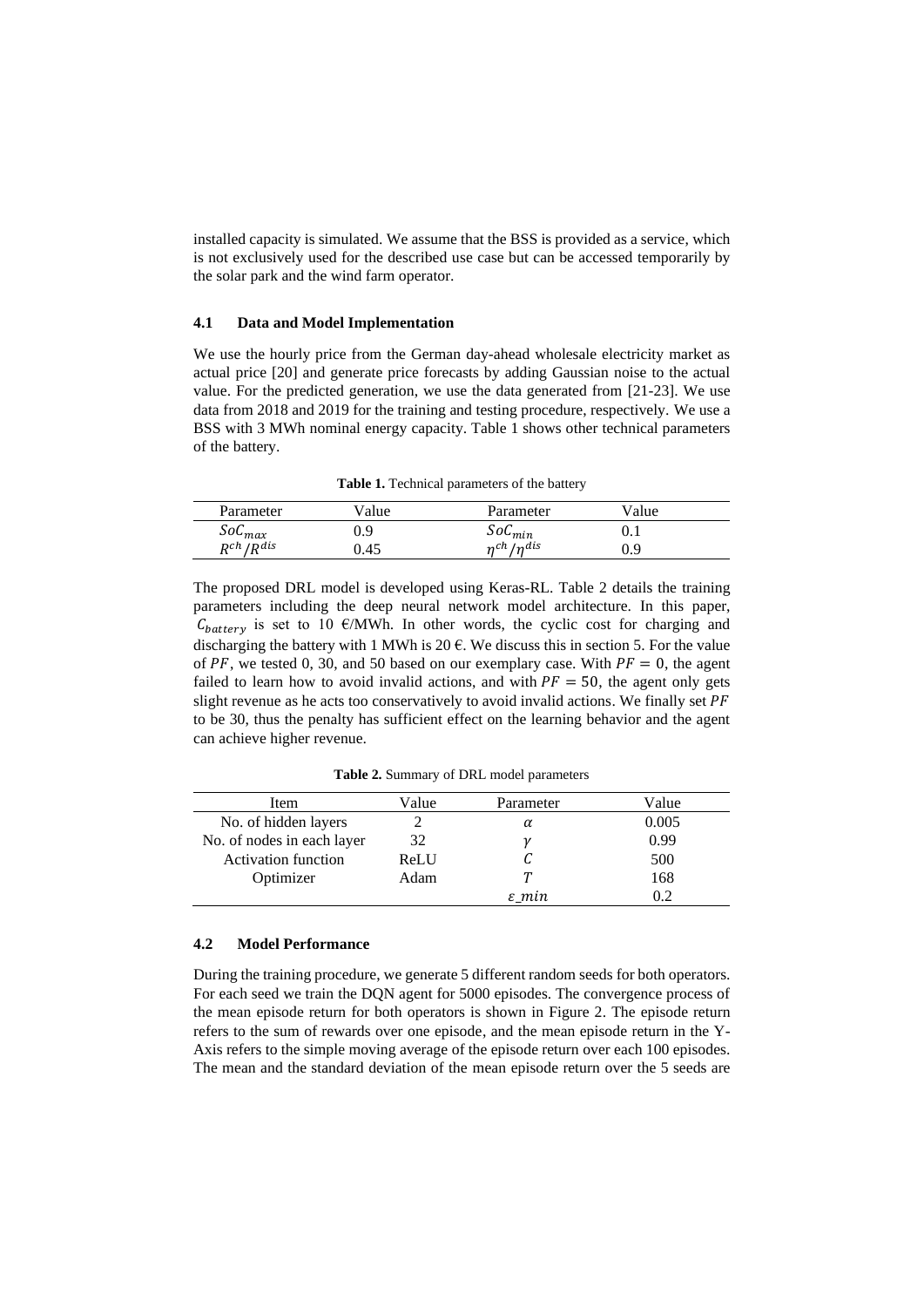illustrated through the solid lines and the shaded areas, respectively. It can be observed that the value for the solar park converges to -570 after 3590 episodes, and the value for the wind farm converges to -130 after 3500 episodes. Both values converge to a negative number, since the exploration rate  $\varepsilon$ \_min is set to 0.2. There is a 20% probability that the agent randomly chooses non-optimal or invalid actions after the convergence, which are either not profitable for the renewable operator and cause negative profit or invalid charging and discharging choices and cause penalty.



**Figure 2**. The mean episode return in training ensures convergence for both (a) the solar park and (b) the wind farm.



<span id="page-9-0"></span>**Figure 3**. The cumulative revenue in testing days with DQN strategy is higher for both (a) the solar park and (b) the wind farm.

The cumulative revenue over the testing period of 2019 for both operators are shown in [Figure 3.](#page-9-0) We compare the profits that the renewable operator generates when using a BSS service (*with DQN strategy*) with the profits that he generated while directly selling all renewable generation on the market (*without DQN strategy*). It can be clearly observed that both operators achieve higher revenue with the proposed model than selling the RG without the DQN strategy. For the solar park, the renewable operator can get a yearly revenue of about 46 k  $\epsilon$  with the DQN strategy after subtracting the cost of the BSS, achieving an improvement of 772  $\epsilon$  compared to the revenue of about  $45 \text{ k} \text{ } \in \text{ }$  without the optimization of the DON strategy. For the wind farm, the renewable operator earns a yearly revenue of 58 k  $\epsilon$  with the proposed DQN strategy after subtracting the cost of the BSS, achieving an improvement of 981  $\epsilon$  compared to the revenue of 57 k  $\epsilon$  without the DQN strategy.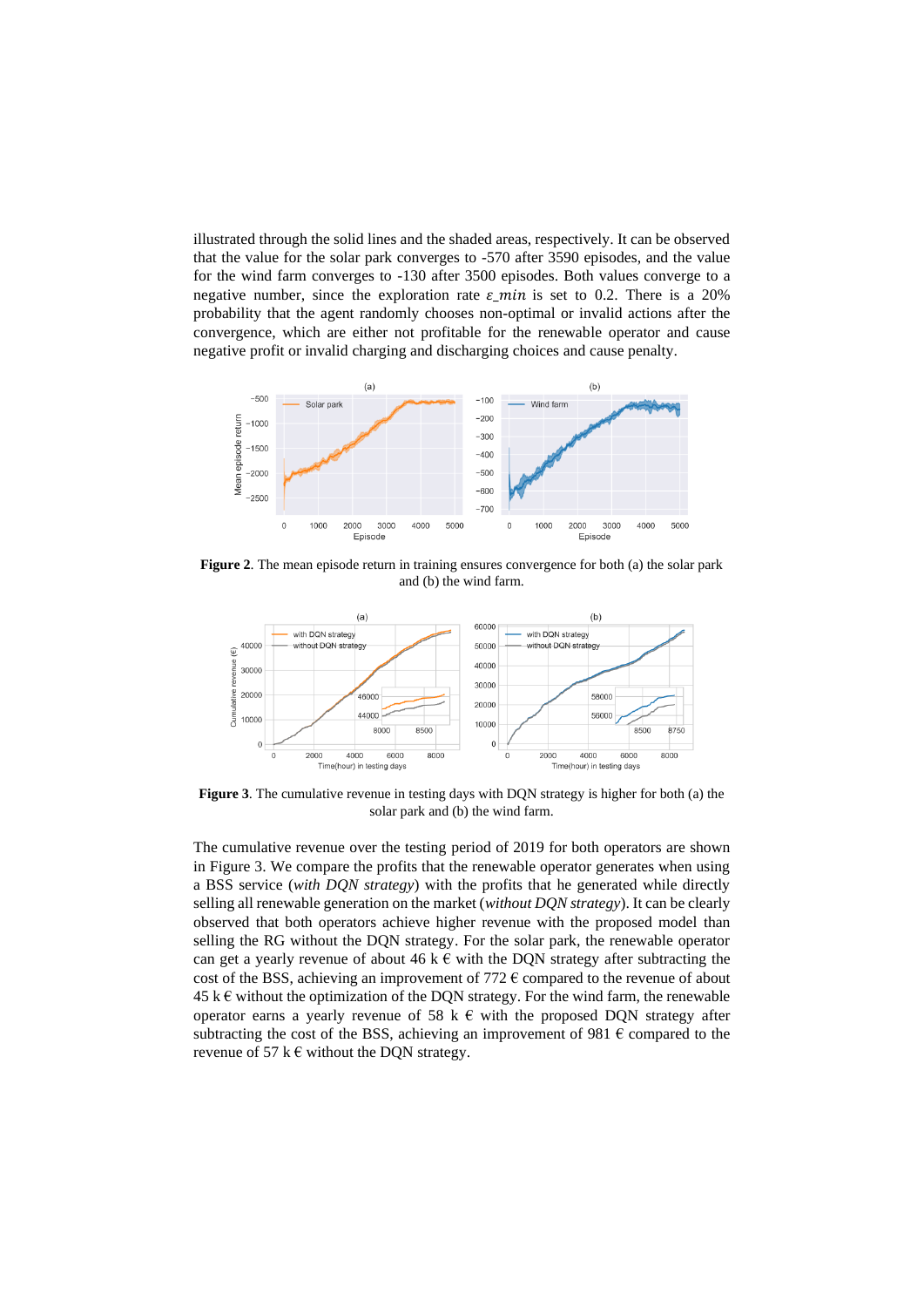#### <span id="page-10-1"></span>**4.3 Comparison of Agent Behavior**

To assess the usage of the BSS for different operators, we analyze the charging and discharging amount in the testing period. During the whole year of 2019, the total charging amount is 48 MWh, and discharging amount is 43 MWh for the solar park. As for the wind farm, the proposed strategy results in a total charging amount of 52 MWh, and a total discharging amount of 45 MWh. The difference between the charging and discharging amount is caused by the 10% charging and discharging loss. Figure 4 shows the distribution of the total discharging amount in each month, which indicates the difference in agent behavior for two operators. It can be observed that in the summer the agent discharges more for the solar park, and in the winter this amount is higher for the wind farm.



**Figure 4**. Comparison of the total discharging amount in each month in 2019

To perform a more granular comparison and analyze the difference of the agent behavior described above, we visualize the actions chosen by the agent for both operators under different summer and winter RG and price data over one week. The charging and discharging results are shown in [Figure 5.](#page-10-0) The actual power prices are scaled into the interval of [0,1.5] for better visualization.



<span id="page-10-0"></span>**Figure 5**. The charging/discharging results over one week for the solar park and the wind farm in (a) summer and (b) winter. (Grey bar: SOC; Green bar: charging (-) / discharging (+) actions; The curves with the right axis represents price and generation)

It can be observed that the agent behaves differently for the two operators. For the solar park, the agent is more active in summer due to the significant inverse correlation between generation and prices. Significant lower-than-average prices occur, for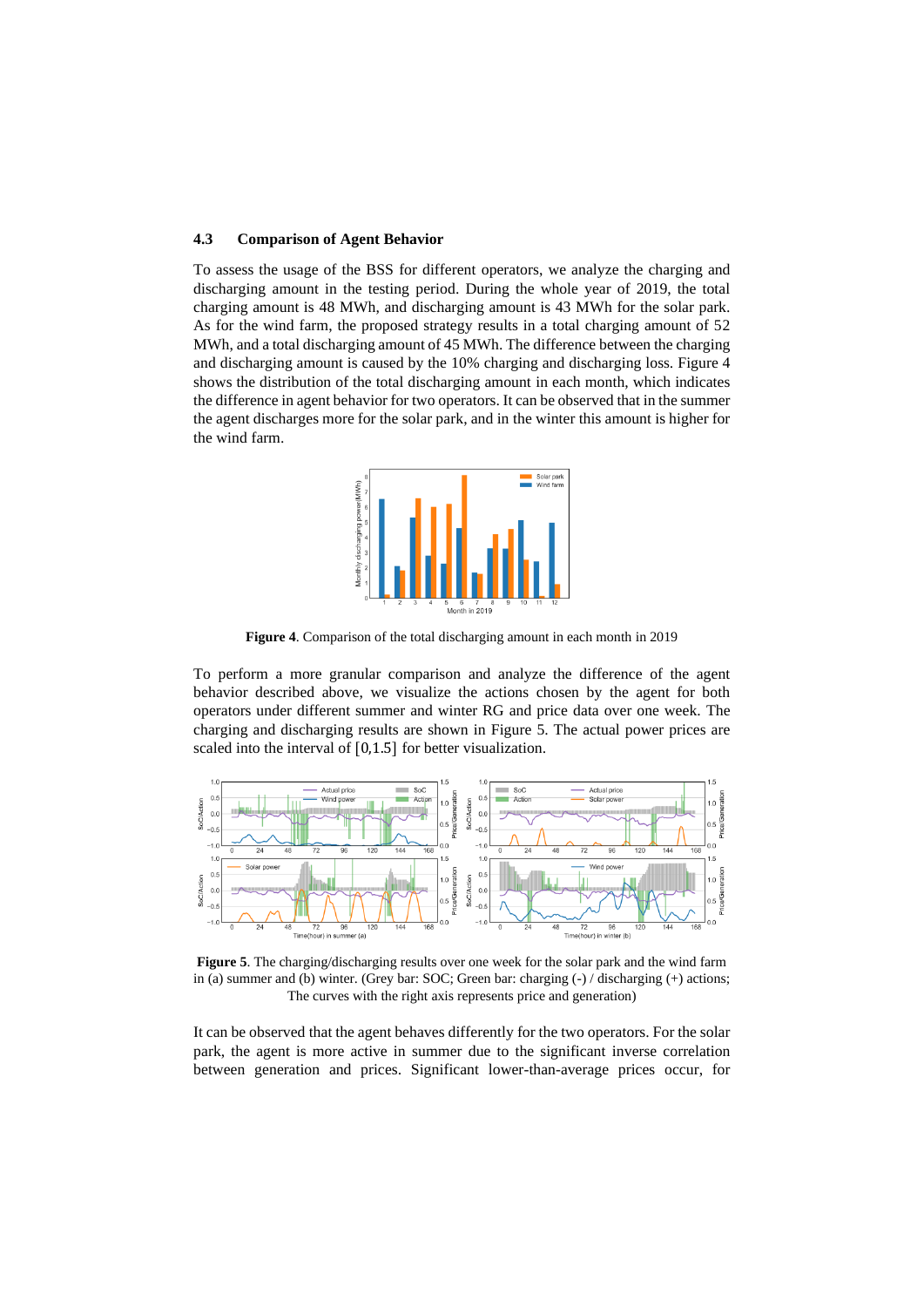instance, in hours 48-72 and 132-144 during the summer week when solar power generation is high, while relatively consistent trends of the generation and prices movement can be observed in hours 0-96 in the winter week. For the wind farm, the agent is active in both summer and winter. However, we observe a larger fluctuation of the wind power generation during the winter. Significant inverse correlation between generation and prices can be observed in winter as well, e.g., in hours 0-24 and 96-168 during the winter.

Additionally, we can observe that the charging and discharging timing are consistent with the fluctuation pattern of generation and prices for both operators as well as in both seasons, which shows that the well-trained agent can fully explore and exploit the interrelationship between RG and market prices to generate optimized strategies.

#### <span id="page-11-0"></span>**4.4 Evaluation of Revenue Variability**

In this paper, we use the 90%-CVaR of negative deviations in daily revenue obtained with and without the optimization of the proposed DQN strategy to evaluate the revenue variability. Figure 6 shows the comparison for both operators in 2019.



**Figure 6**. The 90%-CVaR with DQN strategy for (a) the solar park in summer is effectively decreased, for (b) the wind farm is barely reduced except for June.

Without the optimization of the proposed DQN strategy, higher CVaR values are observed for January, March, April, June and December for the wind farm, and in April and June for the solar park. This is consistent with the analysis in [4.3](#page-10-1) that the inverse correlation between RG and prices are higher in summer for the solar park and occurs in both summer and winter for the wind farm. A closer look at the values shows that the proposed DQN strategy can significantly reduce the CVaR in April and June for the solar park. However, the CVaR for the wind farm is barely reduced through the DQN strategy except for June. The results indicate that the revenue variability in the summer months can be effectively reduced by coping with the inverse correlation between generation and prices, while the proposed DQN strategy only have limited effect on reduction of revenue variability for the wind farm in the winter.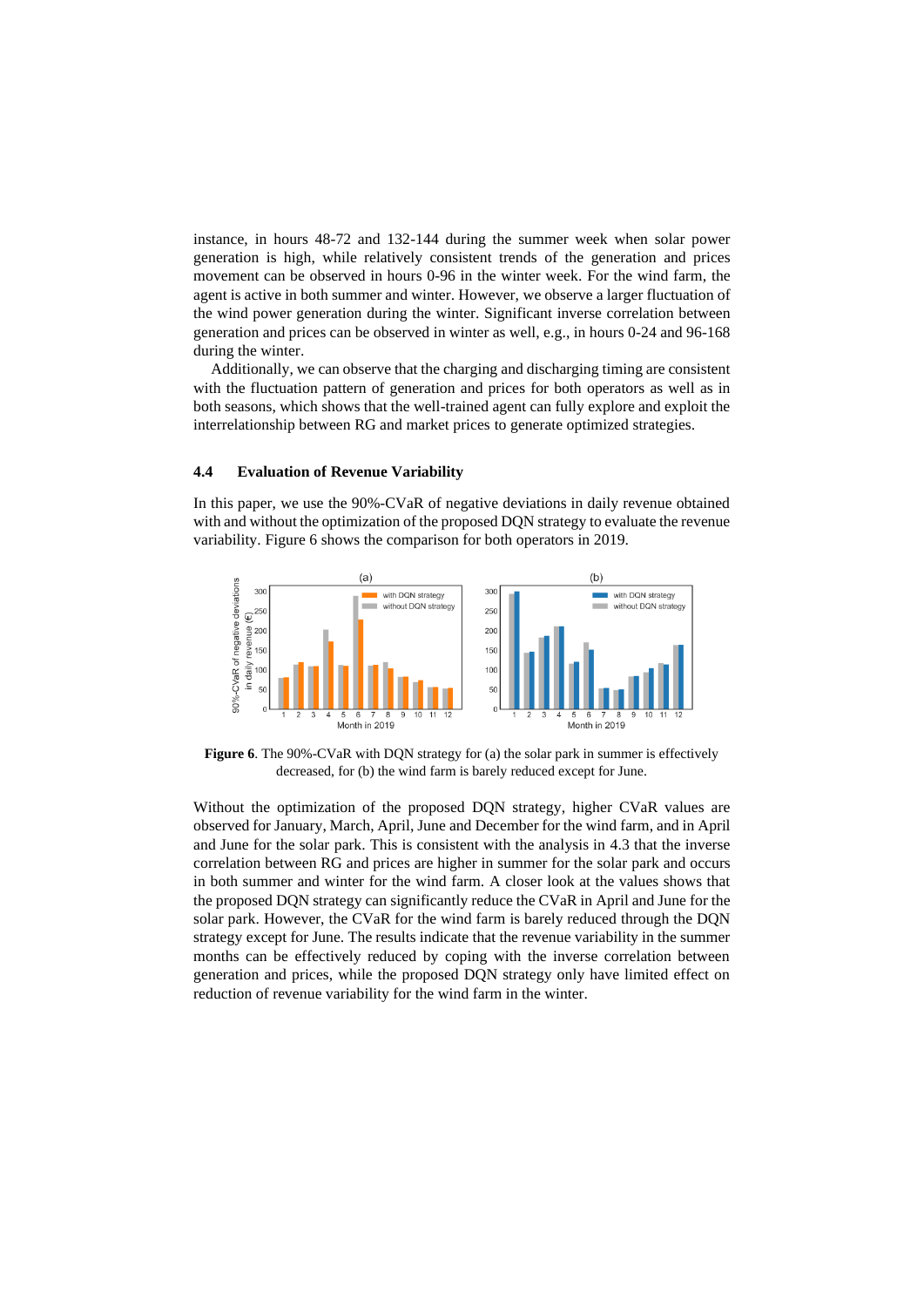# **5 Discussion**

Looking back at the simulation results in [4.2](#page-8-0) and [4.4,](#page-11-0) the proposed strategy can reduce the revenue variability for the solar park but only has limited impact for the wind farm. This difference might be explained by different causes of the revenue variability for two generation technologies. Apparently, the large inverse correlation between solar power generation and market prices causes a high CVaR over the summer for the solar park, while the considerable fluctuation of wind power generation has a stronger impact on the revenue variability of the wind farm. The proposed model aims to reduce the negative deviation in daily revenue by adjusting the energy supply at times when there is inverse correlation between generation and prices, and thus has the desired effect for the solar power generator but a limited effect in the wind power operator.

Additionally, the cyclic costs of 20€/MWh are set quite low in view of today's storage costs, which could be potentially uneconomical for the service provider. However, according to [24], costs for battery storage are expected to fall to 100 - 200  $E/kWh$  depending on the technology until 2030. Assuming a cyclic lifetime of 10.000 [25], cyclic costs of 20€/MWh could become feasible. Meanwhile, we assume that the market price spread in the future will increase due to rising shares of intermittent RG, and a higher cyclic cost could be more profitable for both parties. Future works could also go into more detail regarding the opportunity costs of the BSS and whether it would always be available for the service requests of the renewable operator.

# **6 Conclusion and Future Works**

In this paper, we apply DRL to maximize the profit of operators of intermittent renewable generation capacity as well as to reduce the variability of their revenue using a BSS service. We model the BSS service provider as a separate market entity, which charges the renewable operator for using the BSS. In the proposed DRL model, we define the action space as discrete relative values regarding to the maximal available charging and discharging power and design the penalty in the reward function to cope with the intermittent RG. We use CVaR in daily revenue to estimate the revenue variability. The evaluation results using empirical market prices show that it is economically viable to use a BSS service for a simulated wind farm and solar park. The proposed model can effectively improve the revenue stability for the solar park by coping with the inverse correlation of generation and market prices but has limited impact on reducing the negative deviation in daily revenue for the wind farm. Our findings also indicate that the negative deviations in daily revenue for the solar park and the wind farm are caused by different mechanisms. Future works should focus on the impact of the fluctuations of wind power generation and go into more detail on the opportunity costs of the BSS.

#### **References**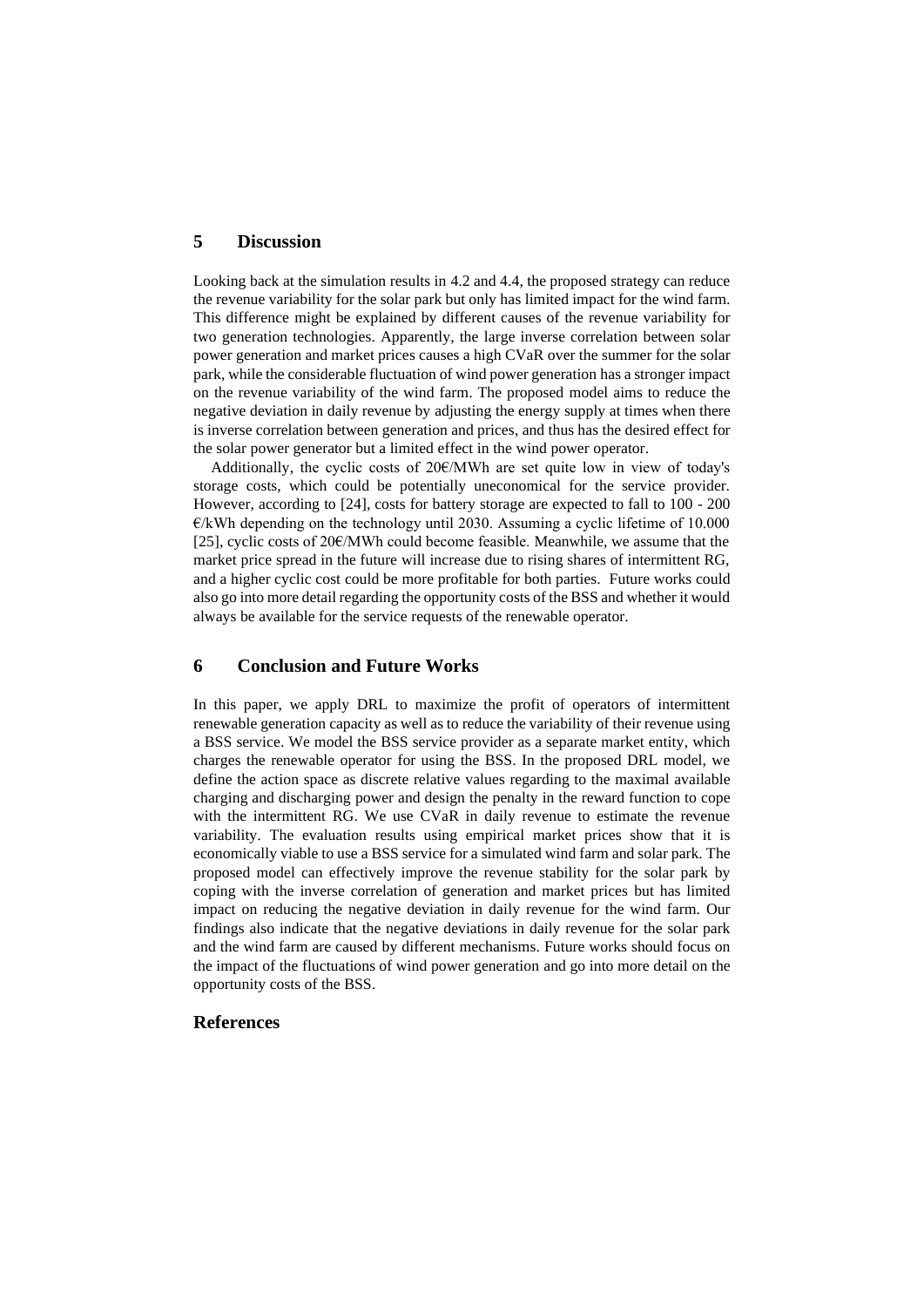- 1. Gesetz für den Ausbau erneuerbarer Energien (Erneuerbare-Energien-Gesetz EEG 2017), https://www.gesetze-im-internet.de/eeg\_2014/EEG\_2017.pdf (Accessed: 04.08.2021)
- 2. Gesetz für den Ausbau erneuerbarer Energien, https://www.gesetze-iminternet.de/eeg\_2014/ (Accessed: 04.08.2021)
- 3. Morales, J.M., Conejo, A.J., Perez-Ruiz, J.: Short-Term Trading for a Wind Power Producer. IEEE Trans. Power Syst. 25, 554–564 (2010)
- 4. Paraschiv, F., Erni, D., Pietsch, R.: The impact of renewable energies on EEX dayahead electricity prices. Energy Policy 73, 196–210 (2014)
- 5. Sensfuß, F., Ragwitz, M., Genoese, M.: The merit-order effect: A detailed analysis of the price effect of renewable electricity generation on spot market prices in Germany. Energy Policy 36, 3086–3094 (2008)
- 6. Gatzert, N., Kosub, T.: Risks and risk management of renewable energy projects: The case of onshore and offshore wind parks. Renewable and Sustainable Energy Reviews 60, 982–998 (2016)
- 7. Smith, S.C., Sen, P.K., Kroposki, B.: Advancement of energy storage devices and applications in electrical power system. In: 2008 IEEE Power and Energy Society General Meeting - Conversion and Delivery of Electrical Energy in the 21st Century, pp. 1-8. IEEE (2008)
- 8. Yang, J.J., Yang, M., Wang, M.X., Du, P.J., Yu, Y.X.: A deep reinforcement learning method for managing wind farm uncertainties through energy storage system control and external reserve purchasing. International Journal of Electrical Power & Energy Systems 119, 105928 (2020)
- 9. Cao, J., Harrold, D., Fan, Z., Morstyn, T., Healey, D., Li, K.: Deep Reinforcement Learning-Based Energy Storage Arbitrage With Accurate Lithium-Ion Battery Degradation Model. IEEE Trans. Smart Grid 11, 4513–4521 (2020)
- 10. Huang, B., Wang, J.: Deep Reinforcement Learning-based Capacity Scheduling for PV-Battery Storage System. IEEE Trans. Smart Grid 12, 2272–2283 (2020)
- 11. Pinson, P., Papaefthymiou, G., Klockl, B., Verboomen, J.: Dynamic sizing of energy storage for hedging wind power forecast uncertainty. In: 2009 IEEE Power & Energy Society General Meeting, pp. 1–8. IEEE (2009)
- 12. D. Krishnamurthy, C. Uckun, Z. Zhou, P. R. Thimmapuram, A. Botterud: Energy Storage Arbitrage Under Day-Ahead and Real-Time Price Uncertainty. IEEE Transactions on Power Systems 33, 84-93 (2018)
- 13. Zéphyr, L., Anderson, C.L.: Stochastic dynamic programming approach to managing power system uncertainty with distributed storage. Comput Manag Sci 15, 87–110 (2018)
- 14. Zhang, Z., Zhang, D., Qiu, R.C.: Deep reinforcement learning for power system: An overview. CSEE JPES 6 (2019)
- 15. Wang, H., Zhang, B.: Energy Storage Arbitrage in Real-Time Markets via Reinforcement Learning. In: 2018 IEEE Power & Energy Society General Meeting (PESGM), pp. 1–5. IEEE (2018)
- 16. Rockafellar, R.T., Uryasev, S.: Optimization of Conditional Value-at-Risk. Journal of risk 2, 21–42 (2000)